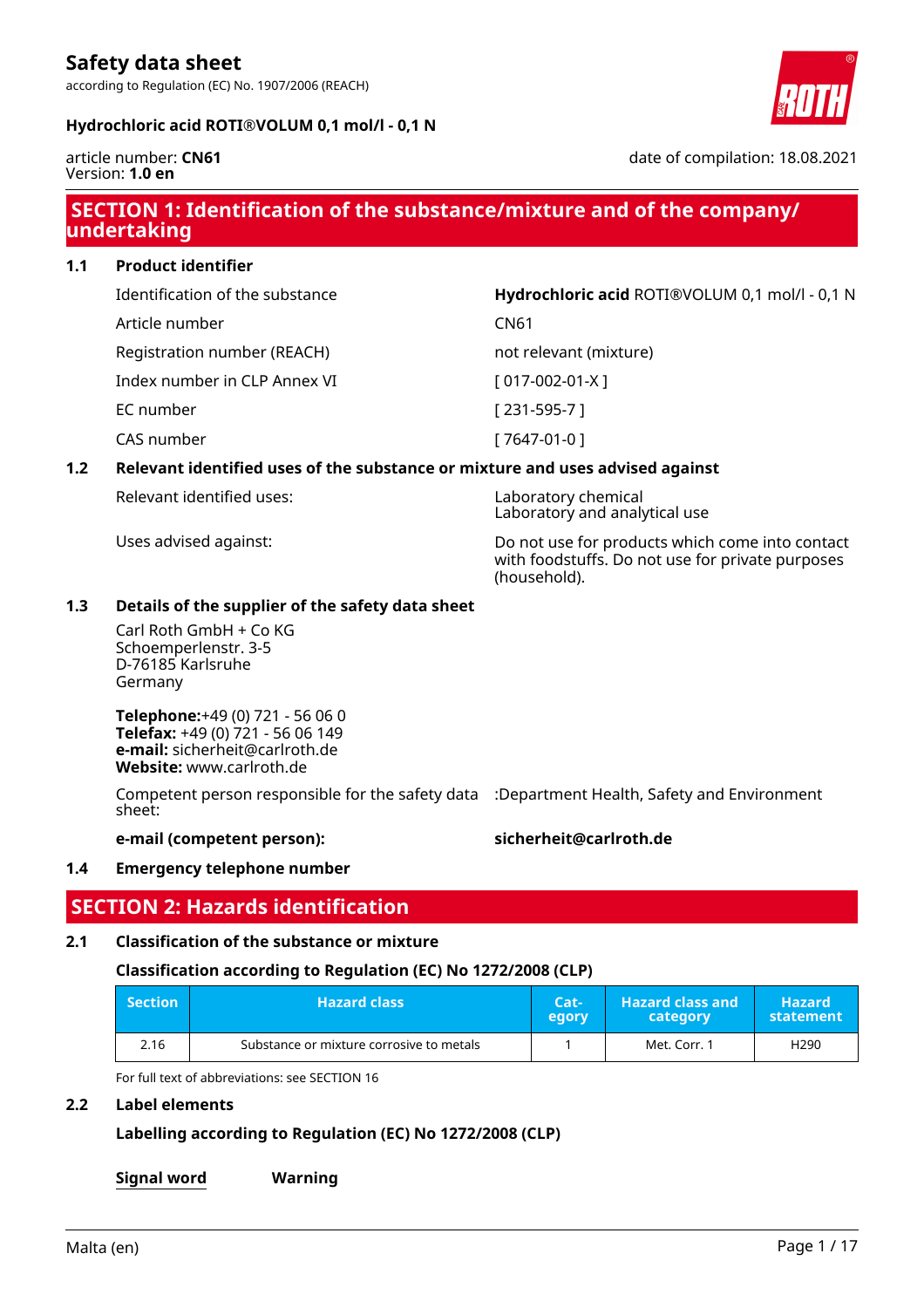according to Regulation (EC) No. 1907/2006 (REACH)

## **Hydrochloric acid ROTI®VOLUM 0,1 mol/l - 0,1 N**



article number: **CN61**



## **Hazard statements**

H290 May be corrosive to metals

## **Precautionary statements**

### **Precautionary statements - prevention**

P234 Keep only in original packaging

## **Precautionary statements - response**

P390 Absorb spillage to prevent material damage

#### **Labelling of packages where the contents do not exceed 125 ml**

Signal word: **Warning**

Symbol(s)



## **2.3 Other hazards**

## **Results of PBT and vPvB assessment**

This mixture does not contain any substances that are assessed to be a PBT or a vPvB.

## **SECTION 3: Composition/information on ingredients**

#### **3.1 Substances**

not relevant (mixture)

## **3.2 Mixtures**

## **Description of the mixture**

| Name of sub-<br>stance | <b>Identifier</b>                                                                                                             | $Wt\%$   | <b>Classification acc. to</b><br><b>GHS</b>                                          | <b>Pictograms</b> | <b>Notes</b>                   |
|------------------------|-------------------------------------------------------------------------------------------------------------------------------|----------|--------------------------------------------------------------------------------------|-------------------|--------------------------------|
| Hydrochloric acid  %   | CAS No<br>7647-01-0<br>EC No<br>231-595-7<br>Index No<br>$017 - 002 - 01 - X$<br>REACH Reg. No<br>01-2119484862-<br>$27  xxx$ | $6 - 57$ | Met. Corr. 1 / H290<br>Skin Corr. 1B / H314<br>Eye Dam. 1 / H318<br>STOT SE 3 / H335 | 工業                | B(a)<br>GHS-HC<br><b>IOELV</b> |

#### **Notes**

B(a): The classification refers to an aqueous solution

GHS-HC: Harmonised classification (the classification of the substance corresponds to the entry in the list according to 1272/ 2008/EC, Annex VI)

IOELV: Substance with a community indicative occupational exposure limit value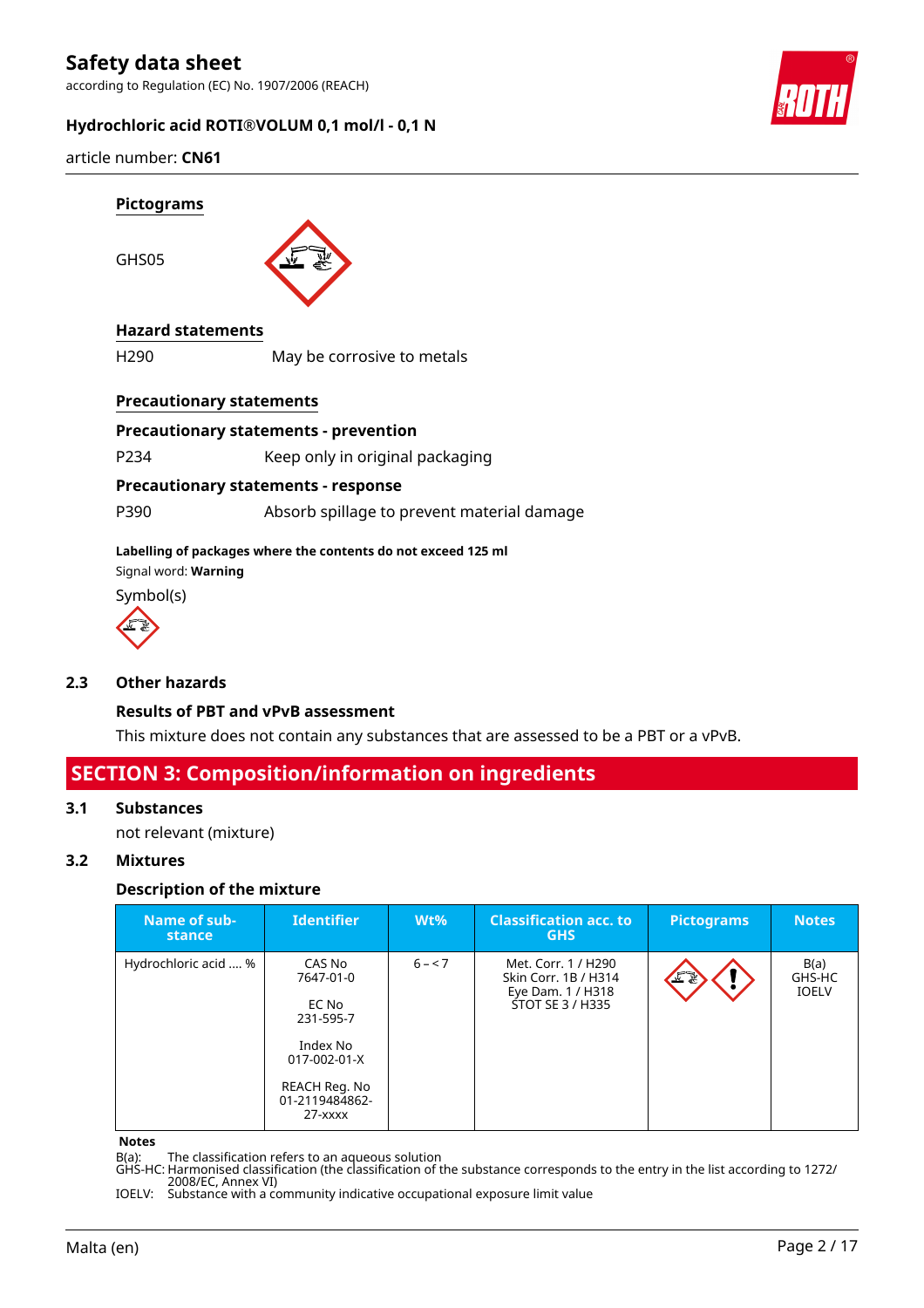according to Regulation (EC) No. 1907/2006 (REACH)



## **Hydrochloric acid ROTI®VOLUM 0,1 mol/l - 0,1 N**

## article number: **CN61**

| Name of sub-<br>stance  | <b>Identifier</b>                                                     | <b>Specific Conc. Limits</b>                                                                                                                                                                                               | <b>M-Factors</b> | <b>ATE</b> | <b>Exposure</b><br><b>route</b> |
|-------------------------|-----------------------------------------------------------------------|----------------------------------------------------------------------------------------------------------------------------------------------------------------------------------------------------------------------------|------------------|------------|---------------------------------|
| Hydrochloric<br>acid  % | CAS No<br>7647-01-0<br>EC No<br>231-595-7<br>Index No<br>017-002-01-X | Met. Corr. 1; H290: $C \ge 0.1$ %<br>Skin Corr. 1B; H314: C ≥ 25 %<br>Skin Irrit. 2: H315: 10 % $\leq$ C < 25 %<br>Eye Dam. 1; H318: C ≥ 25 %<br>Eye Irrit. 2; H319: 10 % $\leq$ C < 25 %<br>STOT SE 3: H335: $C \ge 10\%$ |                  |            |                                 |

For full text of abbreviations: see SECTION 16

# **SECTION 4: First aid measures**

## **4.1 Description of first aid measures**



## **General notes**

Take off contaminated clothing.

## **Following inhalation**

Provide fresh air. In all cases of doubt, or when symptoms persist, seek medical advice.

### **Following skin contact**

Rinse skin with water/shower. In all cases of doubt, or when symptoms persist, seek medical advice.

#### **Following eye contact**

Rinse cautiously with water for several minutes. In all cases of doubt, or when symptoms persist, seek medical advice.

## **Following ingestion**

Rinse mouth. Call a doctor if you feel unwell.

## **4.2 Most important symptoms and effects, both acute and delayed**

Irritant effects

## **4.3 Indication of any immediate medical attention and special treatment needed**

none

# **SECTION 5: Firefighting measures**

## **5.1 Extinguishing media**



## **Suitable extinguishing media**

co-ordinate firefighting measures to the fire surroundings water spray, alcohol resistant foam, dry extinguishing powder, BC-powder, carbon dioxide (CO<sub>2</sub>)

## **Unsuitable extinguishing media**

water jet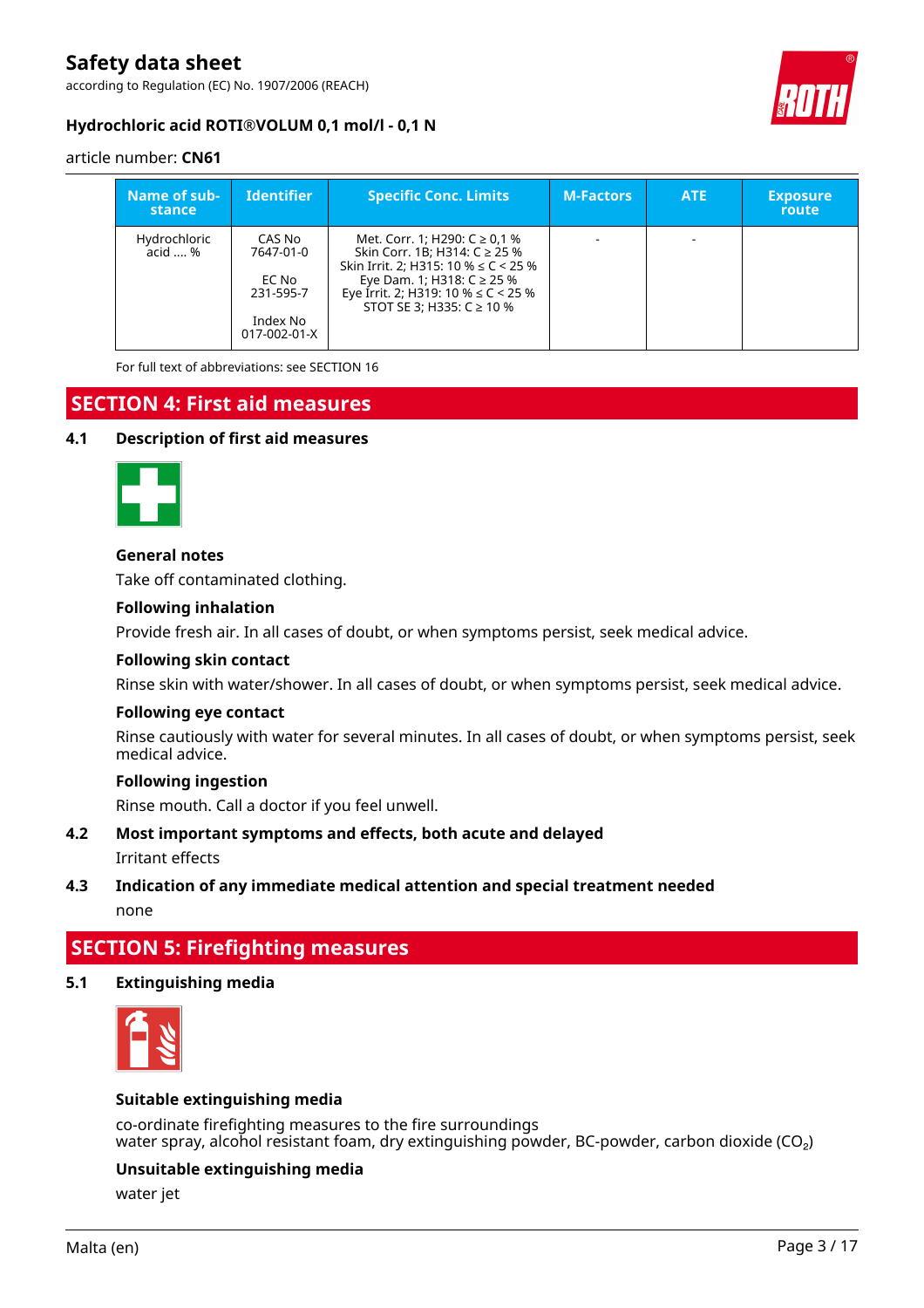according to Regulation (EC) No. 1907/2006 (REACH)

### **Hydrochloric acid ROTI®VOLUM 0,1 mol/l - 0,1 N**



article number: **CN61**

**5.2 Special hazards arising from the substance or mixture** Non-combustible.

## **5.3 Advice for firefighters**

In case of fire and/or explosion do not breathe fumes. Fight fire with normal precautions from a reasonable distance. Wear self-contained breathing apparatus.

## **SECTION 6: Accidental release measures**

**6.1 Personal precautions, protective equipment and emergency procedures**



## **For non-emergency personnel**

Avoid contact with skin, eyes and clothes. Do not breathe vapour/spray.

### **6.2 Environmental precautions**

Keep away from drains, surface and ground water.

## **6.3 Methods and material for containment and cleaning up**

#### **Advice on how to contain a spill**

Covering of drains.

#### **Advice on how to clean up a spill**

Absorb with liquid-binding material (sand, diatomaceous earth, acid- or universal binding agents).

#### **Other information relating to spills and releases**

Place in appropriate containers for disposal.

#### **6.4 Reference to other sections**

Hazardous combustion products: see section 5. Personal protective equipment: see section 8. Incompatible materials: see section 10. Disposal considerations: see section 13.

## **SECTION 7: Handling and storage**

## **7.1 Precautions for safe handling**

No special measures are necessary.

## **Advice on general occupational hygiene**

Wash hands before breaks and after work. Keep away from food, drink and animal feedingstuffs.

## **7.2 Conditions for safe storage, including any incompatibilities**

Keep container tightly closed.

#### **Incompatible substances or mixtures**

Observe hints for combined storage.

**Consideration of other advice:**

## **Specific designs for storage rooms or vessels**

Recommended storage temperature: 15 – 25 °C

## **7.3 Specific end use(s)**

No information available.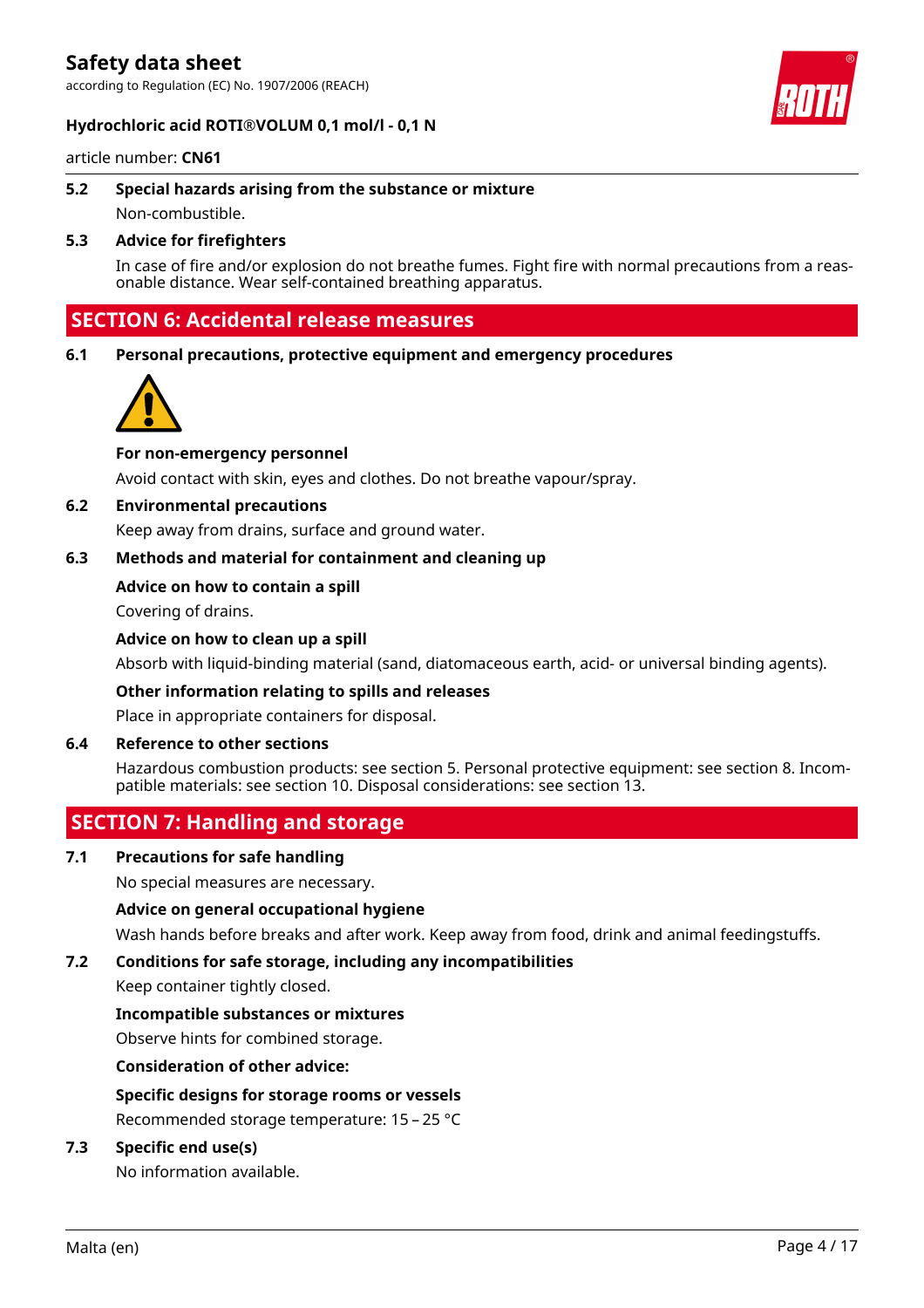according to Regulation (EC) No. 1907/2006 (REACH)



## **Hydrochloric acid ROTI®VOLUM 0,1 mol/l - 0,1 N**

## article number: **CN61**

## **SECTION 8: Exposure controls/personal protection**

## **8.1 Control parameters**

## **National limit values**

## **Occupational exposure limit values (Workplace Exposure Limits)**

| <b>Cou</b><br>ntr<br>y | <b>Name of agent</b> | <b>CAS No</b> | Identi-<br>fier | <b>TW</b><br>Α<br>[pp<br>ml | <b>TWA</b><br>[mq/<br>$m3$ ] | <b>STE</b><br>L<br>[pp<br>$m$ ] | <b>STEL</b><br>[mq/<br>m <sup>3</sup> | Ceil<br>ing-<br>[pp]<br>m | Ceil-<br>ing-C<br>[mg/<br>$\mathsf{m}^{\mathsf{s}}$ ] | Nota-<br>tion | <b>Source</b>  |
|------------------------|----------------------|---------------|-----------------|-----------------------------|------------------------------|---------------------------------|---------------------------------------|---------------------------|-------------------------------------------------------|---------------|----------------|
| EU                     | hydrogen chloride    | 7647-01-      | <b>IOELV</b>    | 5                           | 8                            | 10                              | 15                                    |                           |                                                       |               | 2000/39/<br>EC |
| MT                     | hydrogen chloride    | 7647-01-      | <b>OELV</b>     | 5                           | 8                            | 10                              | 15                                    |                           |                                                       |               | CAP. 424       |

**Notation**<br>Ceiling-C

Ceiling-C Ceiling value is a limit value above which exposure should not occur

Short-term exposure limit: a limit value above which exposure should not occur and which is related to a 15minute period (unless otherwise specified)

TWA Time-weighted average (long-term exposure limit): measured or calculated in relation to a reference period of 8 hours time-weighted average (unless otherwise specified)

|                               | Relevant DNELs of components of the mixture |               |                            |                                                 |                   |                              |  |
|-------------------------------|---------------------------------------------|---------------|----------------------------|-------------------------------------------------|-------------------|------------------------------|--|
| Name of sub-<br><b>stance</b> | <b>CAS No</b>                               | End-<br>point | <b>Threshol</b><br>d level | <b>Protection</b><br>goal, route of<br>exposure | Used in           | <b>Exposure time</b>         |  |
| Hydrochloric acid<br>%        | 7647-01-0                                   | <b>DNEL</b>   | $8 \text{ mg/m}^3$         | human, inhalat-<br>ory                          | worker (industry) | chronic - local ef-<br>fects |  |
| Hydrochloric acid<br>%        | 7647-01-0                                   | <b>DNEL</b>   | $15 \text{ mg/m}^3$        | human, inhalat-<br>ory                          | worker (industry) | acute - local ef-<br>fects   |  |

## **8.2 Exposure controls**

## **Individual protection measures (personal protective equipment)**

## **Eye/face protection**



Use safety goggle with side protection.

## **Skin protection**



## **• hand protection**

Wear suitable gloves. Chemical protection gloves are suitable, which are tested according to EN 374. For special purposes, it is recommended to check the resistance to chemicals of the protective gloves mentioned above together with the supplier of these gloves. The times are approximate values from measurements at 22 ° C and permanent contact. Increased temperatures due to heated substances, body heat etc. and a reduction of the effective layer thickness by stretching can lead to a considerable reduction of the breakthrough time. If in doubt, contact manufacturer. At an approx. 1.5 times larger / smaller layer thickness, the respective breakthrough time is doubled / halved. The data apply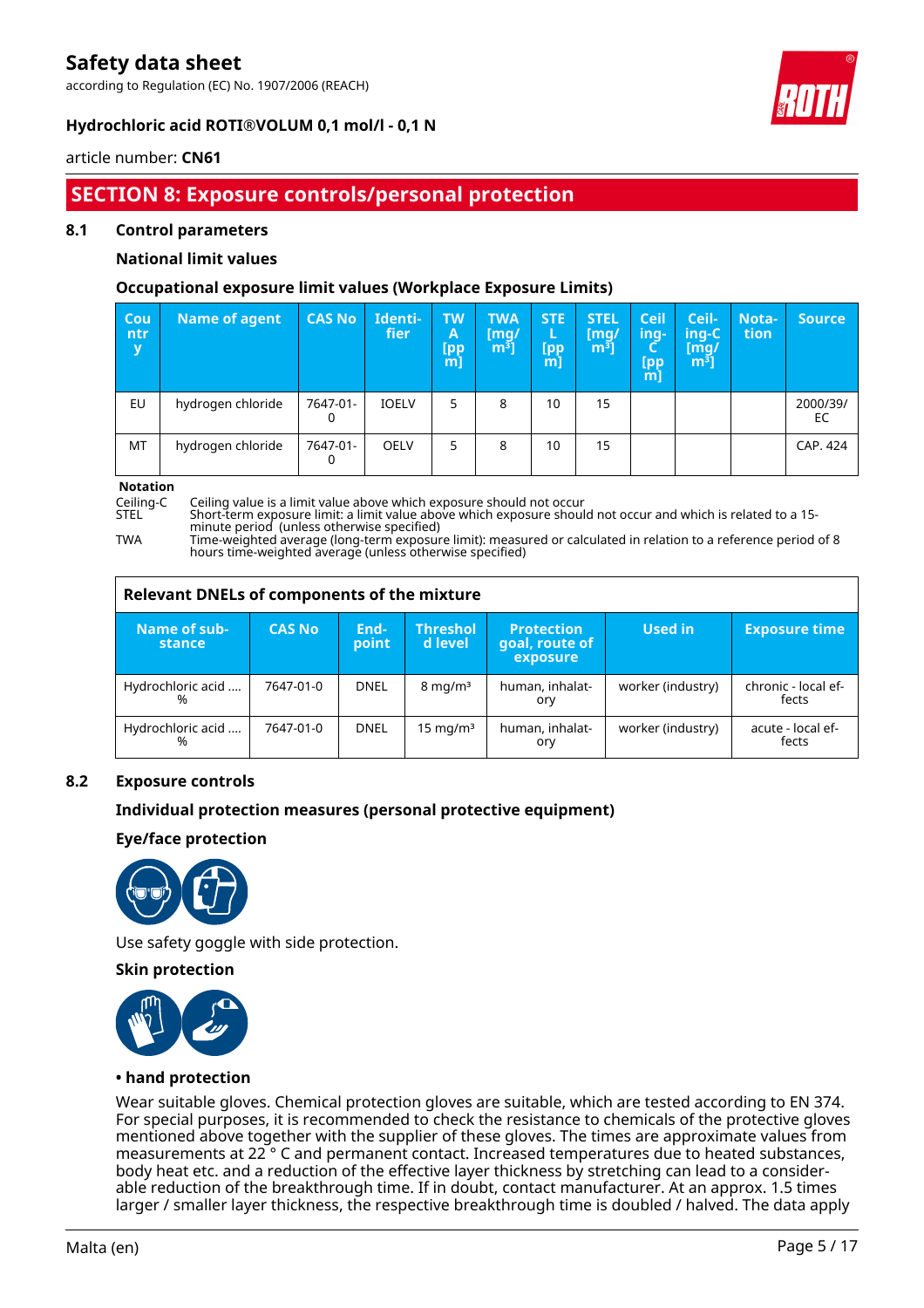according to Regulation (EC) No. 1907/2006 (REACH)



## **Hydrochloric acid ROTI®VOLUM 0,1 mol/l - 0,1 N**

#### article number: **CN61**

only to the pure substance. When transferred to substance mixtures, they may only be considered as a guide.

**• type of material**

NBR (Nitrile rubber)

**• material thickness**

>0,11 mm

**• breakthrough times of the glove material**

>480 minutes (permeation: level 6)

#### **• other protection measures**

Take recovery periods for skin regeneration. Preventive skin protection (barrier creams/ointments) is recommended.

#### **Respiratory protection**



Respiratory protection necessary at: Aerosol or mist formation. Type: E (against acidic gases like sulphur dioxide or hydrogen chloride, colour code: Yellow).

#### **Environmental exposure controls**

Keep away from drains, surface and ground water.

## **SECTION 9: Physical and chemical properties**

## **9.1 Information on basic physical and chemical properties**

| Physical state                                              | liquid                     |
|-------------------------------------------------------------|----------------------------|
| Colour                                                      | colourless                 |
| Odour                                                       | odourless                  |
| Melting point/freezing point                                | not determined             |
| Boiling point or initial boiling point and boiling<br>range | >85 °C                     |
| Flammability                                                | non-combustible            |
| Lower and upper explosion limit                             | not determined             |
| Flash point                                                 | not determined             |
| Auto-ignition temperature                                   | not determined             |
| Decomposition temperature                                   | not relevant               |
| pH (value)                                                  | $2 - 4 (20 °C)$            |
| Kinematic viscosity                                         | not determined             |
| Solubility(ies)                                             |                            |
| Water solubility                                            | miscible in any proportion |
|                                                             |                            |

Partition coefficient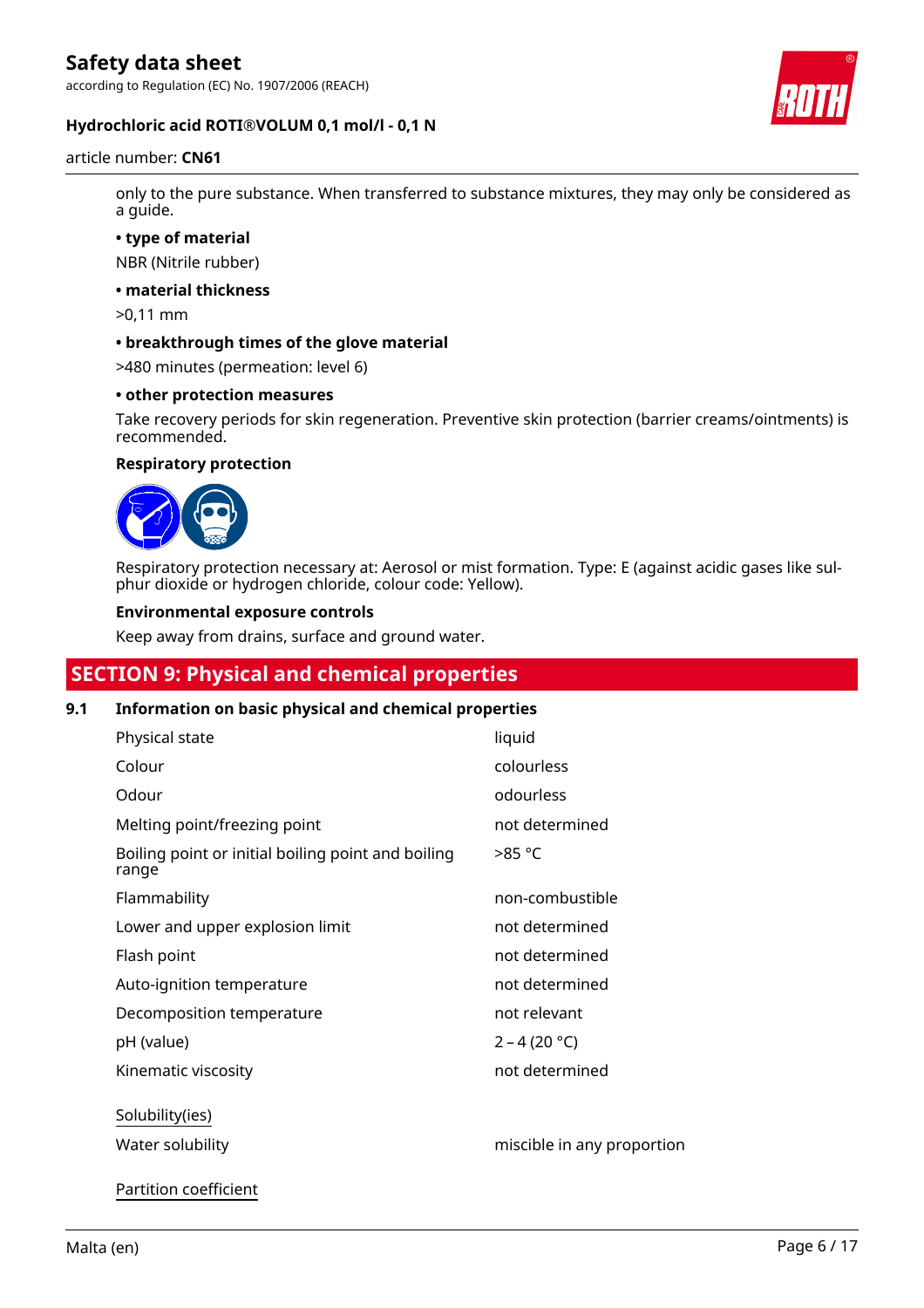according to Regulation (EC) No. 1907/2006 (REACH)



## **Hydrochloric acid ROTI®VOLUM 0,1 mol/l - 0,1 N**

### article number: **CN61**

|     | Partition coefficient n-octanol/water (log value):     | not relevant (inorganic)                      |
|-----|--------------------------------------------------------|-----------------------------------------------|
|     | Vapour pressure                                        | not determined                                |
|     | Density                                                | 1,016 $9/_{cm^3}$                             |
|     | Relative vapour density                                | information on this property is not available |
|     | Particle characteristics                               | not relevant (liquid)                         |
|     | Other safety parameters                                |                                               |
|     | Oxidising properties                                   | none                                          |
| 9.2 | <b>Other information</b>                               |                                               |
|     | Information with regard to physical hazard<br>classes: |                                               |
|     | Corrosive to metals                                    | category 1: corrosive to metals               |
|     | Other safety characteristics:                          |                                               |
|     | Miscibility                                            | completely miscible with water                |
|     |                                                        |                                               |

## **SECTION 10: Stability and reactivity**

## **10.1 Reactivity**

Substance or mixture corrosive to metals.

## **10.2 Chemical stability**

The material is stable under normal ambient and anticipated storage and handling conditions of temperature and pressure.

## **10.3 Possibility of hazardous reactions**

**Violent reaction with:** Strong alkali

## **10.4 Conditions to avoid**

There are no specific conditions known which have to be avoided.

**10.5 Incompatible materials**

different metals

## **10.6 Hazardous decomposition products**

Hazardous combustion products: see section 5.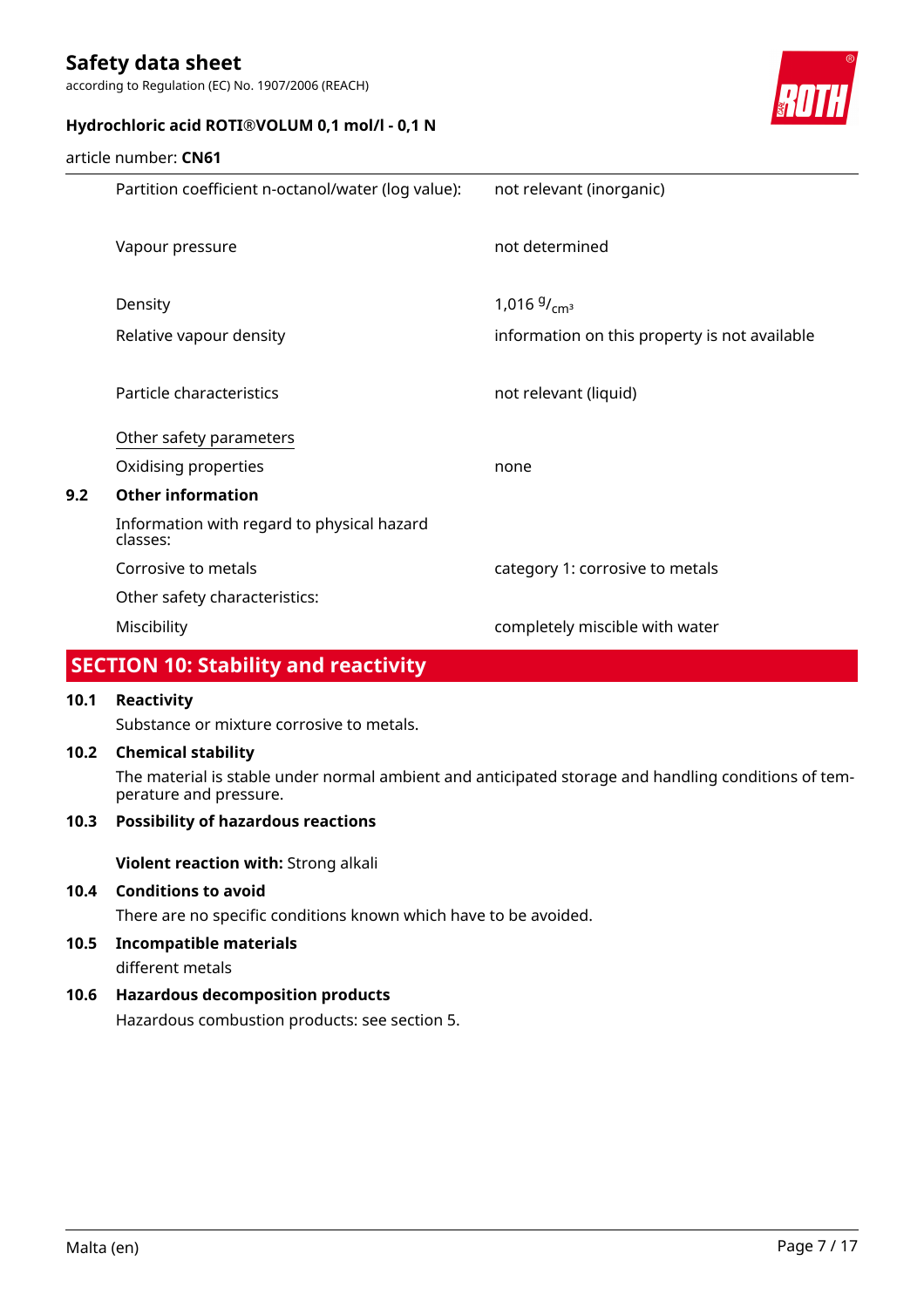according to Regulation (EC) No. 1907/2006 (REACH)





## article number: **CN61**

## **SECTION 11: Toxicological information**

**11.1 Information on hazard classes as defined in Regulation (EC) No 1272/2008**

Test data are not available for the complete mixture.

## **Classification procedure**

The method for classification of the mixture is based on ingredients of the mixture (additivity formula).

## **Classification according to GHS (1272/2008/EC, CLP)**

#### **Acute toxicity**

Shall not be classified as acutely toxic.

### **Skin corrosion/irritation**

Shall not be classified as corrosive/irritant to skin.

## **Serious eye damage/eye irritation**

Shall not be classified as seriously damaging to the eye or eye irritant.

## **Respiratory or skin sensitisation**

Shall not be classified as a respiratory or skin sensitiser.

## **Germ cell mutagenicity**

Shall not be classified as germ cell mutagenic.

### **Carcinogenicity**

Shall not be classified as carcinogenic.

#### **Reproductive toxicity**

Shall not be classified as a reproductive toxicant.

## **Specific target organ toxicity - single exposure**

Shall not be classified as a specific target organ toxicant (single exposure).

## **Specific target organ toxicity - repeated exposure**

Shall not be classified as a specific target organ toxicant (repeated exposure).

#### **Aspiration hazard**

Shall not be classified as presenting an aspiration hazard.

## **Symptoms related to the physical, chemical and toxicological characteristics**

## **• If swallowed**

Data are not available.

#### **• If in eyes**

Data are not available.

#### **• If inhaled**

Data are not available.

#### **• If on skin**

Data are not available.

#### **• Other information**

Due to its pH value (see section 9), irritation of the skin and eyes cannot be ruled out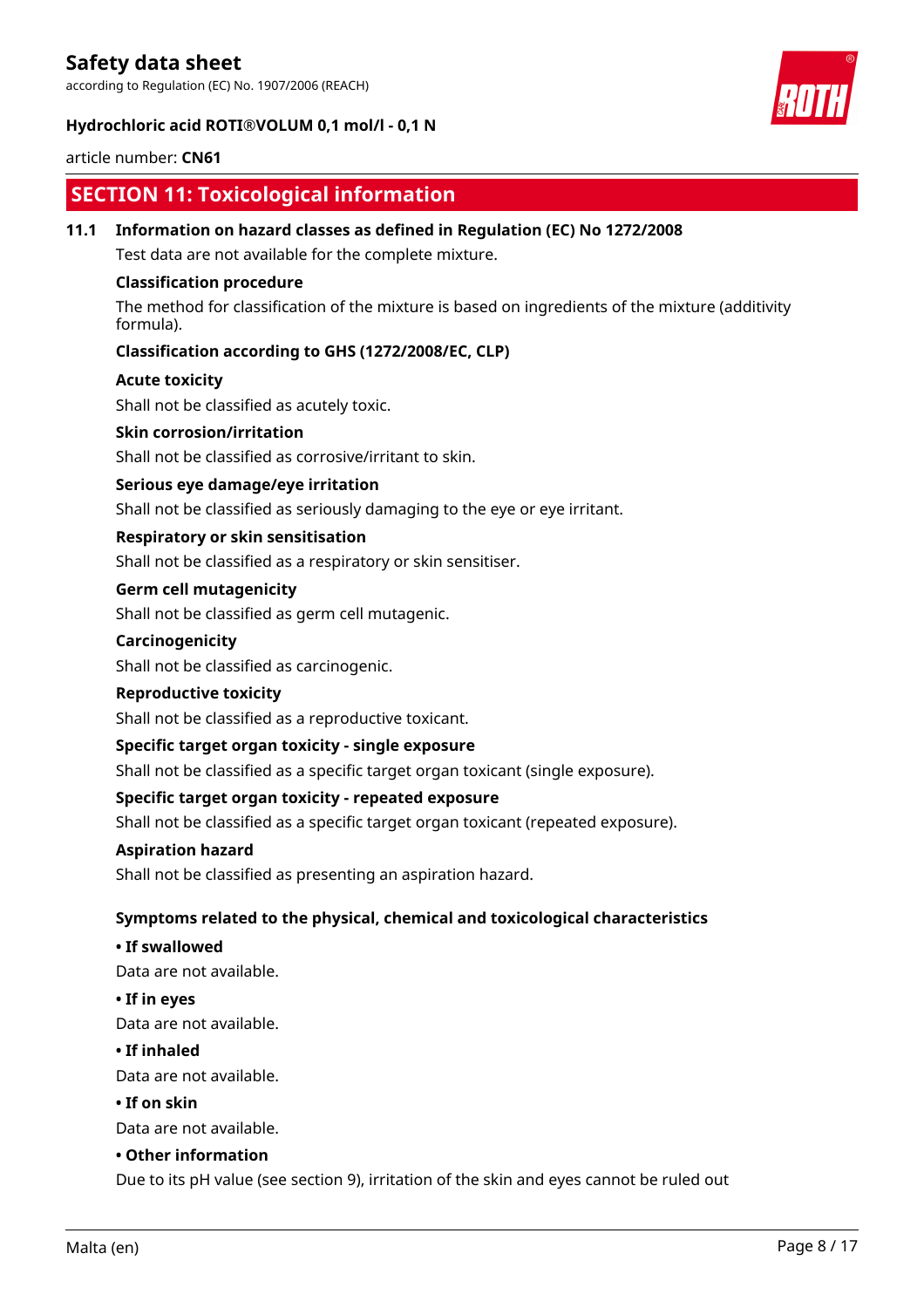according to Regulation (EC) No. 1907/2006 (REACH)

## **Hydrochloric acid ROTI®VOLUM 0,1 mol/l - 0,1 N**



article number: **CN61**

- **11.2 Endocrine disrupting properties** None of the ingredients are listed.
- **11.3 Information on other hazards** There is no additional information.

## **SECTION 12: Ecological information**

## **12.1 Toxicity**

Shall not be classified as hazardous to the aquatic environment.

## **Biodegradation**

The methods for determining the biological degradability are not applicable to inorganic substances.

**12.2 Process of degradability** Data are not available.

- **12.3 Bioaccumulative potential** Data are not available.
- **12.4 Mobility in soil** Data are not available.
- **12.5 Results of PBT and vPvB assessment** Data are not available.
- **12.6 Endocrine disrupting properties** None of the ingredients are listed.
- **12.7 Other adverse effects** Data are not available.

## **SECTION 13: Disposal considerations**

## **13.1 Waste treatment methods**



This material and its container must be disposed of as hazardous waste. Dispose of contents/container in accordance with local/regional/national/international regulations.

## **Sewage disposal-relevant information**

Do not empty into drains.

## **Waste treatment of containers/packagings**

It is a dangerous waste; only packagings which are approved (e.g. acc. to ADR) may be used.

#### **13.2 Relevant provisions relating to waste**

The allocation of waste identity numbers/waste descriptions must be carried out according to the EEC, specific to the industry and process. Waste catalogue ordinance (Germany).

#### **13.3 Remarks**

Waste shall be separated into the categories that can be handled separately by the local or national waste management facilities. Please consider the relevant national or regional provisions.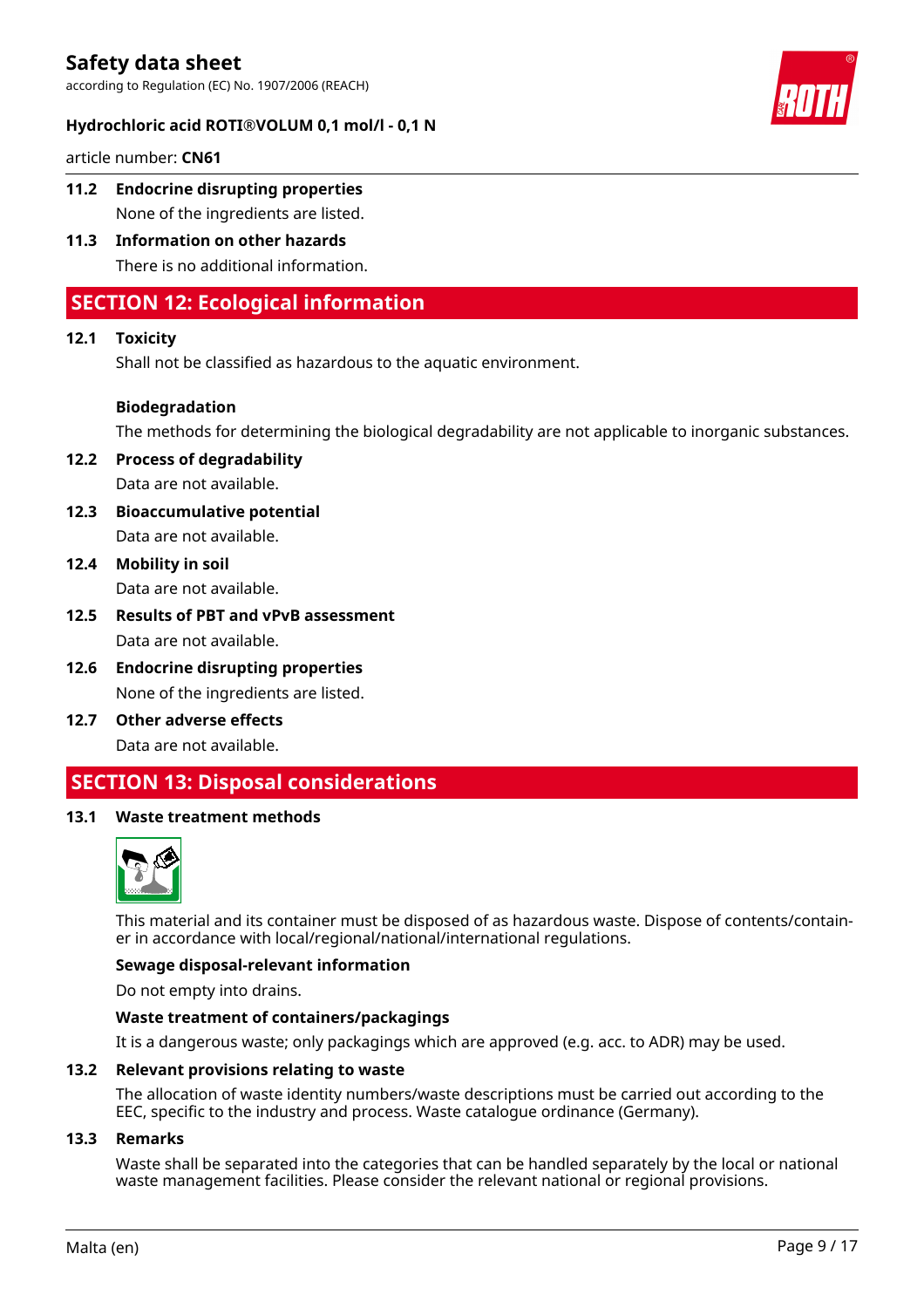according to Regulation (EC) No. 1907/2006 (REACH)

## **Hydrochloric acid ROTI®VOLUM 0,1 mol/l - 0,1 N**



article number: **CN61**

|      | <b>SECTION 14: Transport information</b>                                     |                                                                            |
|------|------------------------------------------------------------------------------|----------------------------------------------------------------------------|
| 14.1 | <b>UN number or ID number</b>                                                |                                                                            |
|      | ADR/RID/ADN                                                                  | <b>UN 1789</b>                                                             |
|      | IMDG-Code                                                                    | <b>UN 1789</b>                                                             |
|      | <b>ICAO-TI</b>                                                               | <b>UN 1789</b>                                                             |
| 14.2 | UN proper shipping name                                                      |                                                                            |
|      | ADR/RID/ADN                                                                  | <b>HYDROCHLORIC ACID</b>                                                   |
|      | IMDG-Code                                                                    | <b>HYDROCHLORIC ACID</b>                                                   |
|      | <b>ICAO-TI</b>                                                               | Hydrochloric acid                                                          |
| 14.3 | <b>Transport hazard class(es)</b>                                            |                                                                            |
|      | ADR/RID/ADN                                                                  | 8                                                                          |
|      | IMDG-Code                                                                    | 8                                                                          |
|      | <b>ICAO-TI</b>                                                               | 8                                                                          |
| 14.4 | <b>Packing group</b>                                                         |                                                                            |
|      | ADR/RID/ADN                                                                  | II                                                                         |
|      | IMDG-Code                                                                    | $\rm II$                                                                   |
|      | <b>ICAO-TI</b>                                                               | $\rm II$                                                                   |
| 14.5 | <b>Environmental hazards</b>                                                 | non-environmentally hazardous acc. to the dan-<br>gerous goods regulations |
| 14.6 | <b>Special precautions for user</b>                                          |                                                                            |
|      | Provisions for dangerous goods (ADR) should be complied within the premises. |                                                                            |

# **14.7 Maritime transport in bulk according to IMO instruments**

The cargo is not intended to be carried in bulk.

## **14.8 Information for each of the UN Model Regulations**

## **Transport of dangerous goods by road, rail and inland waterway (ADR/RID/ADN) - Additional information**

| Proper shipping name                  | <b>HYDROCHLORIC ACID</b>              |
|---------------------------------------|---------------------------------------|
| Particulars in the transport document | UN1789, HYDROCHLORIC ACID, 8, II, (E) |
| Classification code                   | C <sub>1</sub>                        |
| Danger label(s)                       | 8                                     |
|                                       |                                       |
| Special provisions (SP)               | 520                                   |
| Excepted quantities (EQ)              | E <sub>2</sub>                        |
| Limited quantities (LQ)               | 1 L                                   |
| Transport category (TC)               | 2                                     |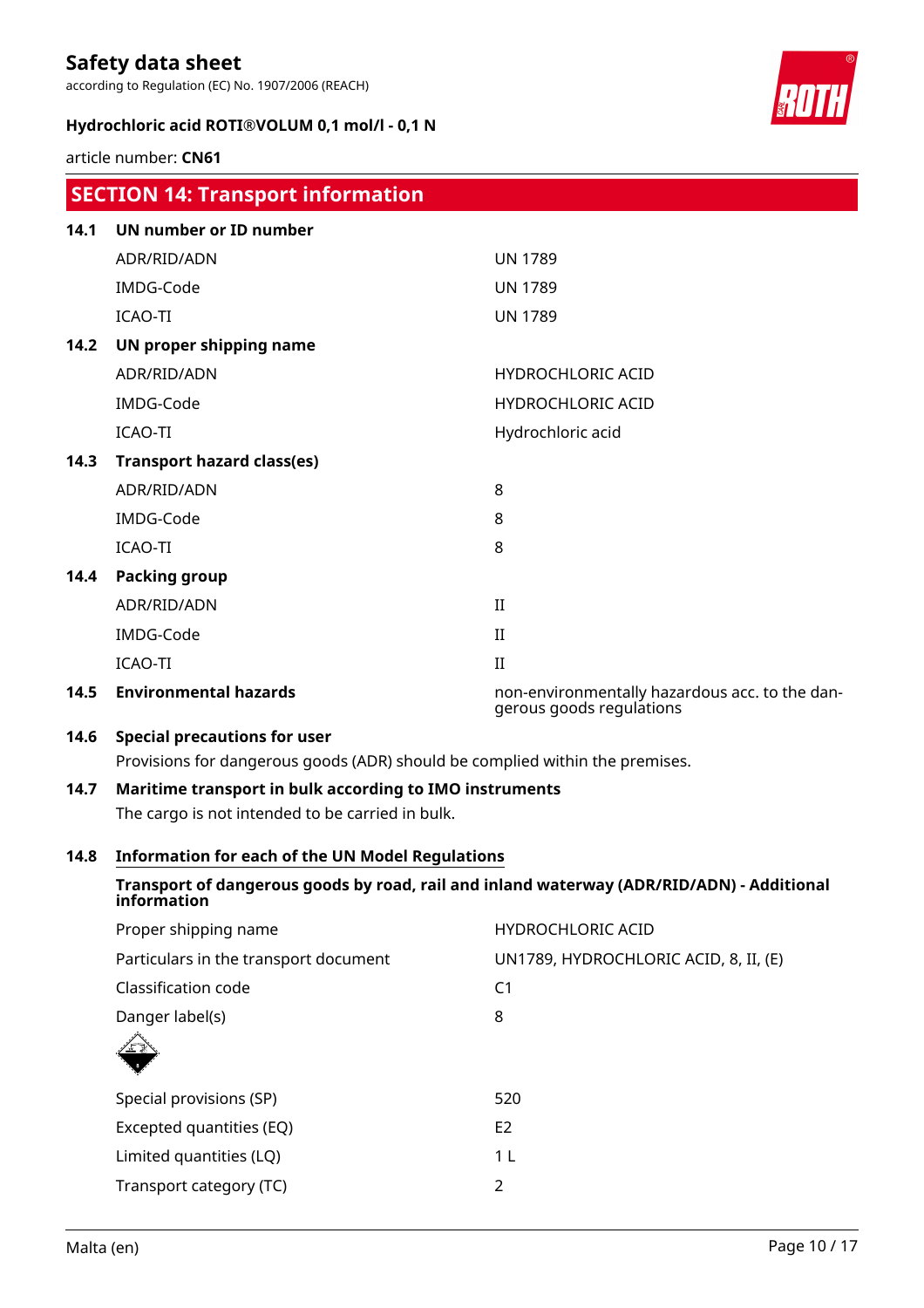according to Regulation (EC) No. 1907/2006 (REACH)



## **Hydrochloric acid ROTI®VOLUM 0,1 mol/l - 0,1 N**

article number: **CN61**

| E                                                                                  |  |  |  |  |  |  |
|------------------------------------------------------------------------------------|--|--|--|--|--|--|
| 80                                                                                 |  |  |  |  |  |  |
| <b>International Maritime Dangerous Goods Code (IMDG) - Additional information</b> |  |  |  |  |  |  |
| <b>HYDROCHLORIC ACID</b>                                                           |  |  |  |  |  |  |
| UN1789, HYDROCHLORIC ACID, 8, II                                                   |  |  |  |  |  |  |
| $\overline{\phantom{a}}$                                                           |  |  |  |  |  |  |
| 8                                                                                  |  |  |  |  |  |  |
|                                                                                    |  |  |  |  |  |  |
| E2                                                                                 |  |  |  |  |  |  |
| 1 <sub>L</sub>                                                                     |  |  |  |  |  |  |
| $F-A, S-B$                                                                         |  |  |  |  |  |  |
| $\mathsf C$                                                                        |  |  |  |  |  |  |
| 1 - Acids                                                                          |  |  |  |  |  |  |
| International Civil Aviation Organization (ICAO-IATA/DGR) - Additional information |  |  |  |  |  |  |
| Hydrochloric acid                                                                  |  |  |  |  |  |  |
| UN1789, Hydrochloric acid, 8, II                                                   |  |  |  |  |  |  |
| 8                                                                                  |  |  |  |  |  |  |
|                                                                                    |  |  |  |  |  |  |
| A3                                                                                 |  |  |  |  |  |  |
| E <sub>2</sub>                                                                     |  |  |  |  |  |  |
| 0,5L                                                                               |  |  |  |  |  |  |
|                                                                                    |  |  |  |  |  |  |

## **SECTION 15: Regulatory information**

## **15.1 Safety, health and environmental regulations/legislation specific for the substance or mixture Relevant provisions of the European Union (EU)**

## **Restrictions according to REACH, Annex XVII**

| Dangerous substances with restrictions (REACH, Annex XVII) |                                                                                                          |               |                    |           |  |  |  |
|------------------------------------------------------------|----------------------------------------------------------------------------------------------------------|---------------|--------------------|-----------|--|--|--|
| <b>Name of substance</b>                                   | Name acc. to inventory                                                                                   | <b>CAS No</b> | <b>Restriction</b> | <b>No</b> |  |  |  |
| Hydrochloric acid  %                                       | this product meets the criteria for<br>classification in accordance with Reg-<br>ulation No 1272/2008/EC |               | R <sub>3</sub>     |           |  |  |  |
| Hydrochloric acid  %                                       | substances in tattoo inks and perman-<br>ent make-up                                                     |               | R75                | 75        |  |  |  |

**Legend**

<sup>1.</sup> Shall not be used in:

<sup>-</sup> ornamental articles intended to produce light or colour effects by means of different phases, for example in ornamental lamps and ashtrays, - tricks and jokes,

<sup>-</sup> games for one or more participants, or any article intended to be used as such, even with ornamental aspects,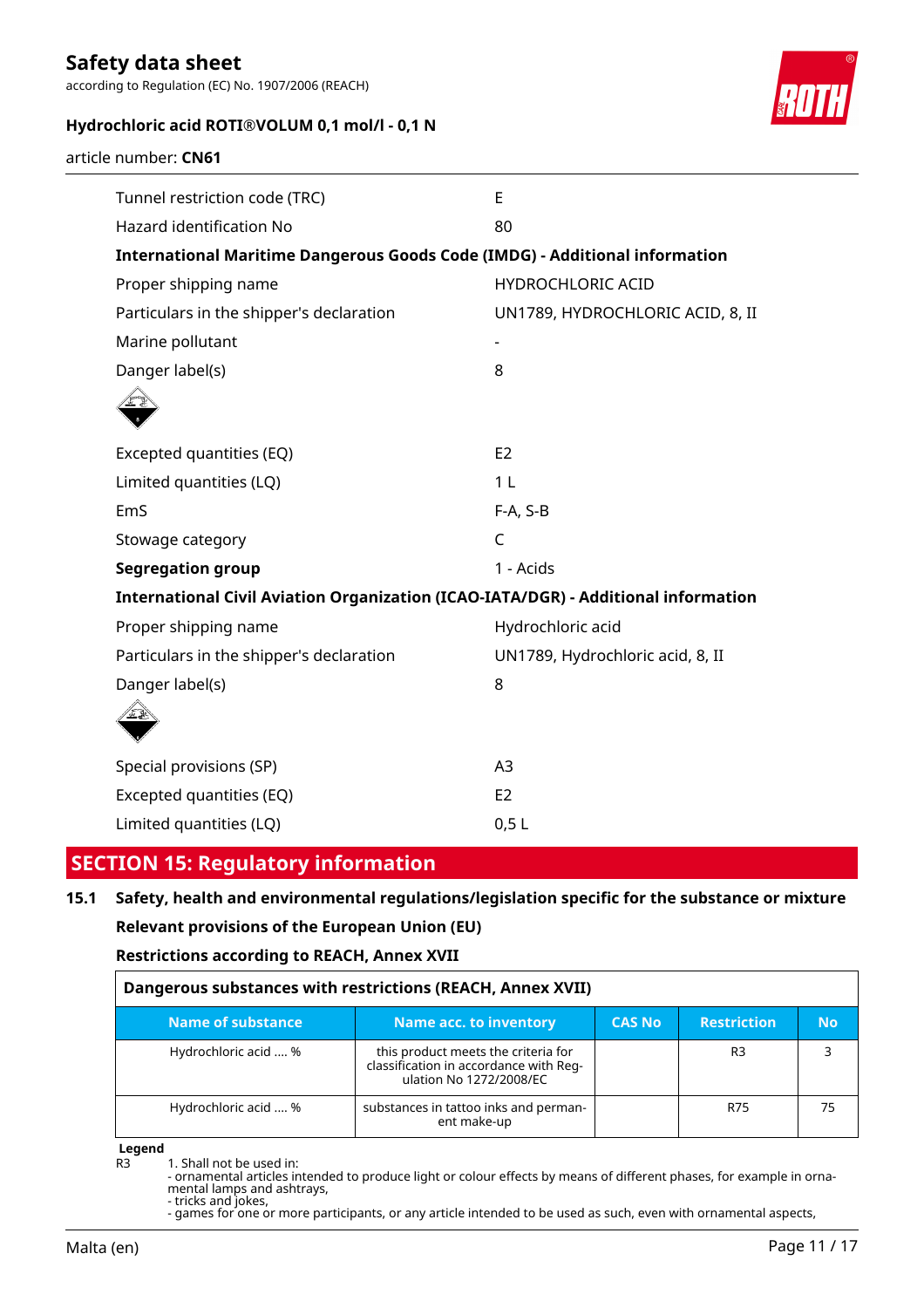according to Regulation (EC) No. 1907/2006 (REACH)

## **Hydrochloric acid ROTI®VOLUM 0,1 mol/l - 0,1 N**



#### article number: **CN61**

#### **Legend**

2. Articles not complying with paragraph 1 shall not be placed on the market.

3. Shall not be placed on the market if they contain a colouring agent, unless required for fiscal reasons, or perfume, or both, if they:

— can be used as fuel in decorative oil lamps for supply to the general public, and

— present an aspiration hazard and are labelled with H304.

4. Decorative oil lamps for supply to the general public shall not be placed on the market unless they conform to the European Standard on Decorative oil lamps (EN 14059) adopted by the European Committee for Standardisation (CEN).

5. Without prejudice to the implementation of other Union provisions relating to the classification, labelling and packaging of substances and mixtures, suppliers shall ensure, before the placing on the market, that the following requirements are met:

(a) lamp oils, labelled with H304, intended for supply to the general public are visibly, legibly and indelibly marked as follows: "Keep lamps filled with this liquid out of the reach of children"; and, by 1 December 2010, "Just a sip of lamp oil – or even sucking the wick of lamps – may lead to life-threatening lung damage";

(b) grill lighter fluids, labelled with H304, intended for supply to the general public are legibly and indelibly marked by 1 December 2010 as follows: 'Just a sip of grill lighter fluid may lead to life threatening lung damage'; (c) lamps oils and grill lighters, labelled with H304, intended for supply to the general public are packaged in black opaque containers not exceeding 1 litre by 1 December 2010.';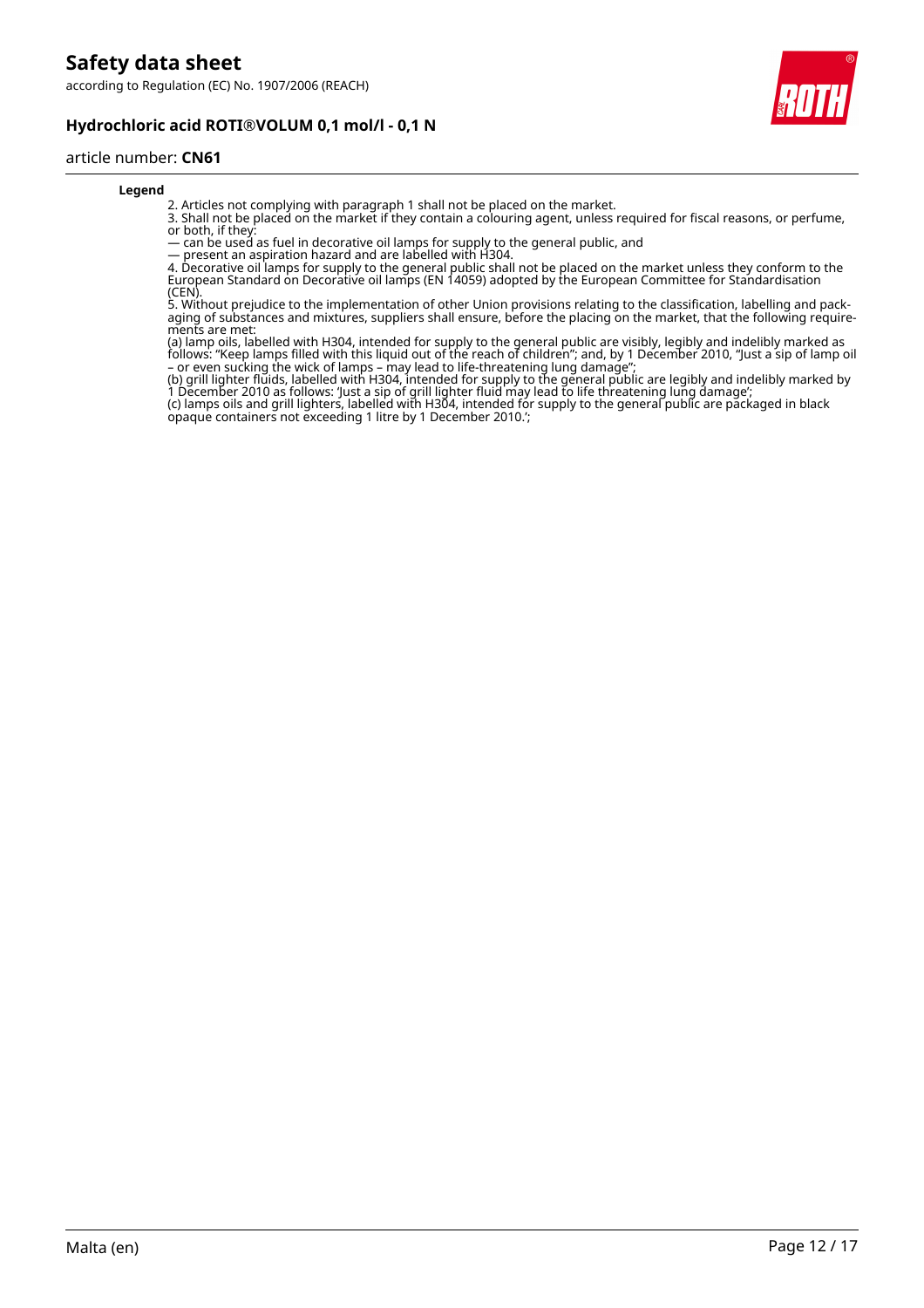according to Regulation (EC) No. 1907/2006 (REACH)

## **Hydrochloric acid ROTI®VOLUM 0,1 mol/l - 0,1 N**



## article number: **CN61**

| Legend     |                                                                                                                                                                                                                                                                                                                                                                                                                                                                                                                                                                                                                                                                                                                                                                                                                                                                                                                                                                                                                                |
|------------|--------------------------------------------------------------------------------------------------------------------------------------------------------------------------------------------------------------------------------------------------------------------------------------------------------------------------------------------------------------------------------------------------------------------------------------------------------------------------------------------------------------------------------------------------------------------------------------------------------------------------------------------------------------------------------------------------------------------------------------------------------------------------------------------------------------------------------------------------------------------------------------------------------------------------------------------------------------------------------------------------------------------------------|
| <b>R75</b> | 1. Shall not be placed on the market in mixtures for use for tattooing purposes, and mixtures containing any such sub-<br>stances shall not be used for tattooing purposes, after 4 January 2022 if the substance or substances in question is or<br>are present in the following circumstances:                                                                                                                                                                                                                                                                                                                                                                                                                                                                                                                                                                                                                                                                                                                               |
|            | (a) in the case of a substance classified in Part 3 of Annex VI to Regulation (EC) No 1272/2008 as carcinogen category<br>1A, 1B or 2, or germ cell mutagen category 1A, 1B or 2, the substance is present in the mixture in a concentration<br>equal to or greater than 0,00005 % by weight;                                                                                                                                                                                                                                                                                                                                                                                                                                                                                                                                                                                                                                                                                                                                  |
|            | (b) in the case of a substance classified in Part 3 of Annex VI to Regulation (EC) No 1272/2008 as reproductive toxicant<br>category 1A, 1B or 2, the substance is present in the mixture in a concentration equal to or greater than 0,001 % by<br>weight;                                                                                                                                                                                                                                                                                                                                                                                                                                                                                                                                                                                                                                                                                                                                                                    |
|            | (c) in the case of a substance classified in Part 3 of Annex VI to Regulation (EC) No 1272/2008 as skin sensitiser cat-<br>egory 1, 1A or 1B, the substance is present in the mixture in a concentration equal to or greater than 0,001 % by<br>weight;                                                                                                                                                                                                                                                                                                                                                                                                                                                                                                                                                                                                                                                                                                                                                                        |
|            | (d) in the case of a substance classified in Part 3 of Annex VI to Regulation (EC) No 1272/2008 as skin corrosive cat-<br>egory 1, 1A, 1B or 1C or skin irritant category 2, or as serious eye damage category 1 or eye irritant category 2, the<br>substance is present in the mixture in a concentration equal to or greater than.<br>(i) $0,1$ % by weight, if the substance is used solely as a pH regulator;                                                                                                                                                                                                                                                                                                                                                                                                                                                                                                                                                                                                              |
|            | (ii) 0,01 % by weight, in all other cases;<br>(e) in the case of a substance listed in Annex II to Regulation (EC) No 1223/2009 (*1), the substance is present in the                                                                                                                                                                                                                                                                                                                                                                                                                                                                                                                                                                                                                                                                                                                                                                                                                                                          |
|            | mixture in a concentration equal to or greater than 0,00005 % by weight;<br>(f) in the case of a substance for which a condition of one or more of the following kinds is specified in column g<br>(Product type, Body parts) of the table in Annex IV to Regulation (EC) No 1223/2009, the substance is present in the<br>mixture in a concentration equal to or greater than 0,00005 % by weight:                                                                                                                                                                                                                                                                                                                                                                                                                                                                                                                                                                                                                            |
|            | (i) "Rinse-off products";<br>(ii) "Not to be used in products applied on mucous membranes";                                                                                                                                                                                                                                                                                                                                                                                                                                                                                                                                                                                                                                                                                                                                                                                                                                                                                                                                    |
|            | (iii) "Not to be used in eye products";<br>(g) in the case of a substance for which a condition is specified in column h (Maximum concentration in ready for use<br>preparation) or column i (Other) of the table in Annex IV to Regulation (EC) No 1223/2009, the substance is present in<br>the mixture in a concentration, or in some other way, that does not accord with the condition specified in that column;<br>(h) in the case of a substance listed in Appendix 13 to this Annex, the substance is present in the mixture in a concen-<br>tration equal to or greater than the concentration limit specified for that substance in that Appendix.<br>2. For the purposes of this entry use of a mixture "for tattooing purposes" means injection or introduction of the mix-<br>ture into a person's skin, mucous membrane or eyeball, by any process or procedure (including procedures com-<br>monly referred to as permanent make-up, cosmetic tattooing, micro-blading and micro-pigmentation), with the aim of |
|            | making a mark or design on his or her body.<br>3. If a substance not listed in Appendix 13 falls within more than one of points (a) to (g) of paragraph 1, the strictest<br>concentration limit laid down in the points in question shall apply to that substance. If a substance listed in Appendix<br>13 also falls within one or more of points (a) to (g) of paragraph 1, the concentration limit laid down in point (h) of                                                                                                                                                                                                                                                                                                                                                                                                                                                                                                                                                                                                |
|            | paragraph 1 shall apply to that substance.<br>4. By way of derogation, paragraph 1 shall not apply to the following substances until 4 January 2023:<br>(a) Pigment Blue 15:3 (CI 74160, EC No 205-685-1, CAS No 147-14-8);                                                                                                                                                                                                                                                                                                                                                                                                                                                                                                                                                                                                                                                                                                                                                                                                    |
|            | (b) Pigment Green 7 (CI 74260, EC No 215-524-7, CAS No 1328-53-6).                                                                                                                                                                                                                                                                                                                                                                                                                                                                                                                                                                                                                                                                                                                                                                                                                                                                                                                                                             |
|            | 5. If Part 3 of Annex VI to Regulation (EC) No 1272/2008 is amended after 4 January 2021 to classify or re-classify a sub-<br>stance such that the substance then becomes caught by point (a), (b), (c) or (d) of paragraph 1 of this entry, or such<br>that it then falls within a different one of those points from the one within which it fell previously, and the date of ap-<br>plication of that new or revised classification is after the date referred to in paragraph 1 or, as the case may be, para-<br>graph 4 of this entry, that amendment shall, for the purposes of applying this entry to that substance, be treated as                                                                                                                                                                                                                                                                                                                                                                                     |
|            | taking effect on the date of application of that new or revised classification.<br>6. If Annex II or Annex IV to Regulation (EC) No 1223/2009 is amended after 4 January 2021 to list or change the listing<br>of a substance such that the substance then becomes caught by point (e), (f) or (g) of paragraph 1 of this entry, or<br>such that it then falls within a different one of those points from the one within which it fell previously, and the<br>amendment takes effect after the date referred to in paragraph 1 or, as the case may be, paragraph 4 of this entry,<br>that amendment shall, for the purposes of applying this entry to that substance, be treated as taking effect from the<br>date falling 18 months after entry into force of the act by which that amendment was made.                                                                                                                                                                                                                      |
|            | 7. Suppliers placing a mixture on the market for use for tattooing purposes shall ensure that, after 4 January 2022, the<br>mixture is marked with the following information:<br>(a) the statement "Mixture for use in tattoos or permanent make-up";                                                                                                                                                                                                                                                                                                                                                                                                                                                                                                                                                                                                                                                                                                                                                                          |
|            | (b) a reference number to uniquely identify the batch;<br>(c) the list of ingredients in accordance with the nomenclature established in the glossary of common ingredient<br>names pursuant to Article 33 of Regulation (EC) No 1223/2009, or in the absence of a common ingredient name, the<br>IUPAC name. In the absence of a common ingredient name or IUPAC name, the CAS and EC number. Ingredients shall<br>be listed in descending order by weight or volume of the ingredients at the time of formulation. "Ingredient" means                                                                                                                                                                                                                                                                                                                                                                                                                                                                                        |
|            | any substance added during the process of formulation and present in the mixture for use for tattooing purposes. Im-<br>purities shall not be regarded as ingredients. If the name of a substance, used as ingredient within the meaning of<br>this entry, is already required to be stated on the label in accordance with Regulation (EC) No 1272/2008, that ingredi-<br>ent does not need to be marked in accordance with this Regulation;                                                                                                                                                                                                                                                                                                                                                                                                                                                                                                                                                                                  |
|            | (d) the additional statement "pH regulator" for substances falling under point (d)(i) of paragraph 1;<br>(e) the statement "Contains nickel. Can cause allergic reactions." If the mixture contains nickel below the concentra-<br>tion limit specified in Appendix 13;                                                                                                                                                                                                                                                                                                                                                                                                                                                                                                                                                                                                                                                                                                                                                        |
|            | (f) the statement "Contains chromium (VI). Can cause allergic reactions." if the mixture contains chromium (VI) below<br>the concentration limit specified in Appendix 13;<br>(g) safety instructions for use insofar as they are not already required to be stated on the label by Regulation (EC) No<br>1272/2008.                                                                                                                                                                                                                                                                                                                                                                                                                                                                                                                                                                                                                                                                                                           |
|            | The information shall be clearly visible, easily legible and marked in a way that is indelible.<br>The information shall be written in the official language(s) of the Member State(s) where the mixture is placed on the<br>market, unless the Member State(s) concerned provide(s) otherwise.                                                                                                                                                                                                                                                                                                                                                                                                                                                                                                                                                                                                                                                                                                                                |
|            | Where necessary because of the size of the package, the information listed in the first subparagraph, except for point<br>(a), shall be included instead in the instructions for use.<br>Before using a mixture for tattooing purposes, the person using the mixture shall provide the person undergoing the                                                                                                                                                                                                                                                                                                                                                                                                                                                                                                                                                                                                                                                                                                                   |
|            | procedure with the information marked on the package or included in the instructions for use pursuant to this para-<br>graph.<br>8. Mixtures that do not contain the statement "Mixture for use in tattoos or permanent make-up" shall not be used for                                                                                                                                                                                                                                                                                                                                                                                                                                                                                                                                                                                                                                                                                                                                                                         |

8. Mixtures that do not contain the statement "Mixture for use in tattoos or permanent make-up" shall not be used for tattooing purposes.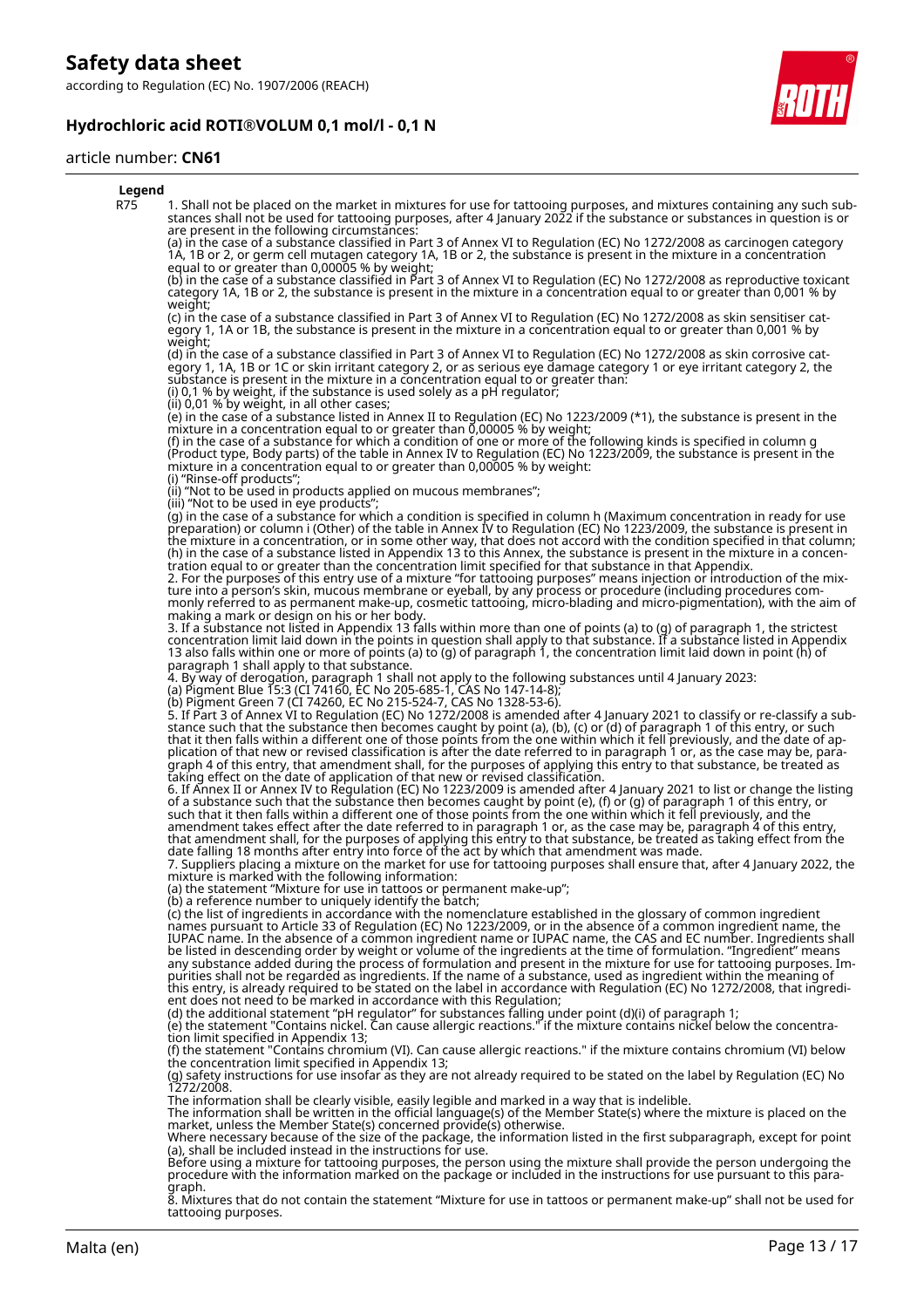according to Regulation (EC) No. 1907/2006 (REACH)





#### article number: **CN61**

#### **Legend**

9. This entry does not apply to substances that are gases at temperature of 20 °C and pressure of 101,3 kPa, or generate a vapour pressure of more than 300 kPa at temperature of 50 °C, with the exception of formaldehyde (CAS No 50- 00-0, EC No 200-001-8).

10. This entry does not apply to the placing on the market of a mixture for use for tattooing purposes, or to the use of a mixture for tattooing purposes, when placed on the market exclusively as a medical device or an accessory to a medical device, within the meaning of Regulation (EU) 2017/745, or when used exclusively as a medical device or an accessory to a medical device, within the same meaning. Where the placing on the market or use may not be exclusively as a medical device or an accessory to a medical device, the requirements of Regulation (EU) 2017/745 and of this Regulation shall apply cumulatively.

#### **List of substances subject to authorisation (REACH, Annex XIV)/SVHC - candidate list**

None of the ingredients are listed. (Or Concentration of the substance in a mixture: <0.1 % Mass concentration)

#### **Seveso Directive**

| 2012/18/EU (Seveso III) |                                       |                                                                                                        |              |
|-------------------------|---------------------------------------|--------------------------------------------------------------------------------------------------------|--------------|
| <b>No</b>               | Dangerous substance/hazard categories | Qualifying quantity (tonnes) for the ap-<br>plication of lower and upper-tier re-<br><b>quirements</b> | <b>Notes</b> |
|                         | not assigned                          |                                                                                                        |              |

#### **Deco-Paint Directive**

| <b>VOC</b> | % |
|------------|---|
| content    | - |
| , <b>.</b> | ັ |

#### **Industrial Emissions Directive (IED)**

| VOC content | ገ % |
|-------------|-----|
|-------------|-----|

#### **Directive on the restriction of the use of certain hazardous substances in electrical and electronic equipment (RoHS)**

none of the ingredients are listed

#### **Regulation concerning the establishment of a European Pollutant Release and Transfer Register (PRTR)**

none of the ingredients are listed

#### **Water Framework Directive (WFD)**

none of the ingredients are listed

#### **Regulation on the marketing and use of explosives precursors**

none of the ingredients are listed

#### **Regulation on drug precursors**

| Name of substance    | <b>CAS No</b> | <b>Classification</b> | <b>CN Code</b> | <b>Threshold</b><br><b>level</b> |
|----------------------|---------------|-----------------------|----------------|----------------------------------|
| Hydrochloric acid  % | 7647-01-0     | Category 3            | 2806 10 00     |                                  |

#### **Regulation on substances that deplete the ozone layer (ODS)**

none of the ingredients are listed

#### **Regulation concerning the export and import of hazardous chemicals (PIC)**

none of the ingredients are listed

## **Regulation on persistent organic pollutants (POP)**

none of the ingredients are listed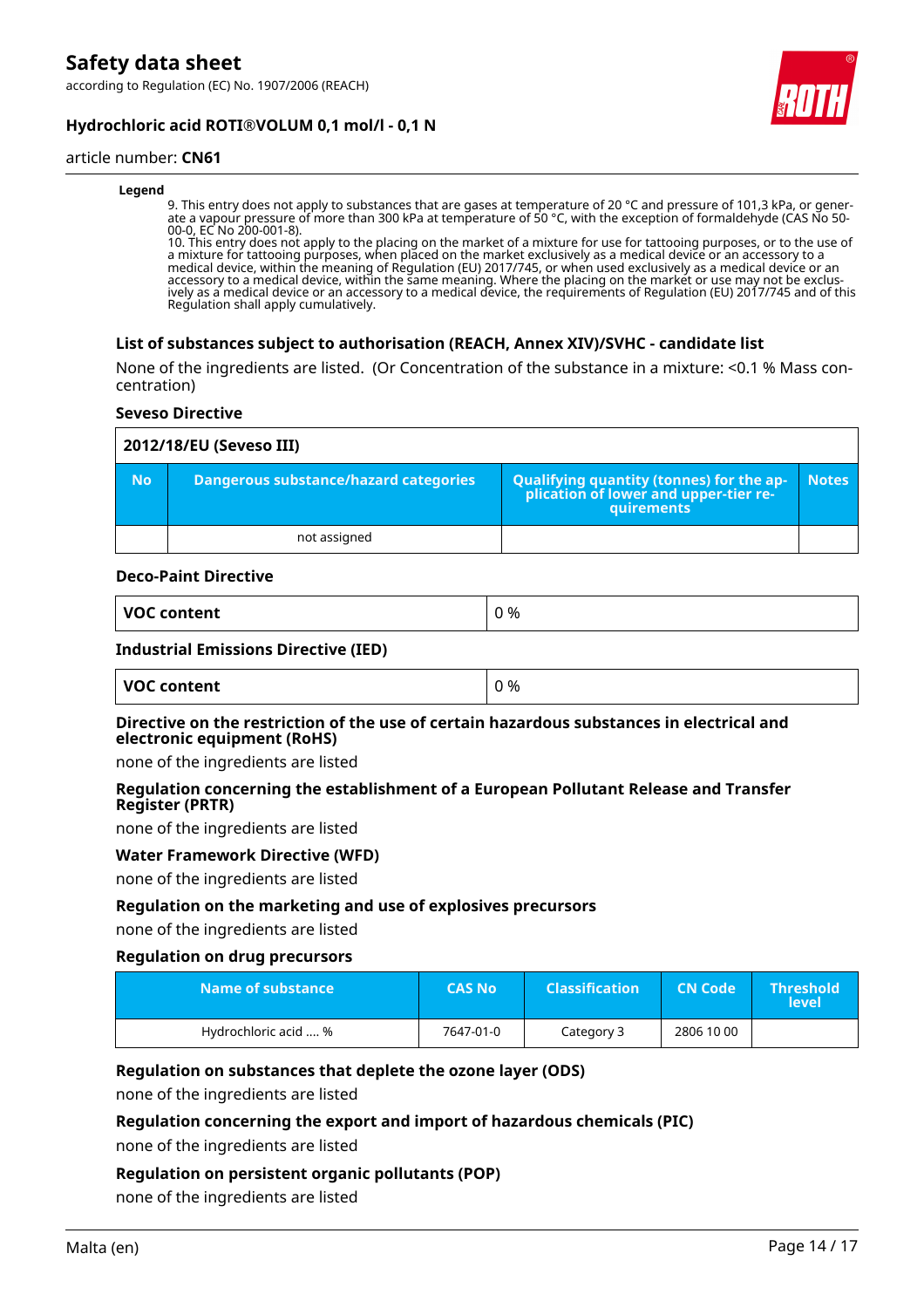according to Regulation (EC) No. 1907/2006 (REACH)

## **Hydrochloric acid ROTI®VOLUM 0,1 mol/l - 0,1 N**



article number: **CN61**

## **Other information**

Directive 94/33/EC on the protection of young people at work. Observe employment restrictions under the Maternity Protection Directive (92/85/EEC) for expectant or nursing mothers.

## **UN Convention against Illicit Traffic in Narcotic Drugs and Psychotropic Substances**

| $\blacksquare$ Name of substance $\blacksquare$ | <b>CAS No</b> | Listed in | <b>HS</b> code |
|-------------------------------------------------|---------------|-----------|----------------|
| Hydrochloric acid  %                            | 7647-01-0     | Table II  | 2806.10        |

### **National inventories**

| <b>Country</b> | <b>Inventory</b> | <b>Status</b>                  |
|----------------|------------------|--------------------------------|
| AU             | <b>AICS</b>      | all ingredients are listed     |
| CA             | <b>DSL</b>       | all ingredients are listed     |
| <b>CN</b>      | <b>IECSC</b>     | all ingredients are listed     |
| EU             | ECSI             | all ingredients are listed     |
| <b>EU</b>      | REACH Reg.       | all ingredients are listed     |
| JP             | <b>CSCL-ENCS</b> | all ingredients are listed     |
| KR             | KECI             | all ingredients are listed     |
| <b>MX</b>      | <b>INSQ</b>      | all ingredients are listed     |
| <b>NZ</b>      | <b>NZIOC</b>     | all ingredients are listed     |
| <b>PH</b>      | <b>PICCS</b>     | all ingredients are listed     |
| TR             | <b>CICR</b>      | not all ingredients are listed |
| <b>TW</b>      | <b>TCSI</b>      | all ingredients are listed     |
| US             | <b>TSCA</b>      | all ingredients are listed     |

**Legend**

| <b>AICS</b>  | Australian Inventory of Chemical Substances                             |
|--------------|-------------------------------------------------------------------------|
| <b>CICR</b>  | Chemical Inventory and Control Regulation                               |
|              | CSCL-ENCS List of Existing and New Chemical Substances (CSCL-ENCS)      |
| <b>DSL</b>   | Domestic Substances List (DSL)                                          |
| ECSI         | EC Substance Inventory (EINECS, ELINCS, NLP)                            |
| <b>IECSC</b> | Inventory of Existing Chemical Substances Produced or Imported in China |
| <b>INSO</b>  | National Inventory of Chemical Substances                               |
| KECI         | Korea Existing Chemicals Inventory                                      |
| NZIoC        | New Zealand Inventory of Chemicals                                      |
| <b>PICCS</b> | Philippine Inventory of Chemicals and Chemical Substances (PICCS)       |
|              | REACH Reg. REACH registered substances                                  |
| TCSI         | Taiwan Chemical Substance Inventory                                     |
| <b>TSCA</b>  | Toxic Substance Control Act                                             |

## **15.2 Chemical Safety Assessment**

Chemical safety assessments for substances in this mixture were not carried out.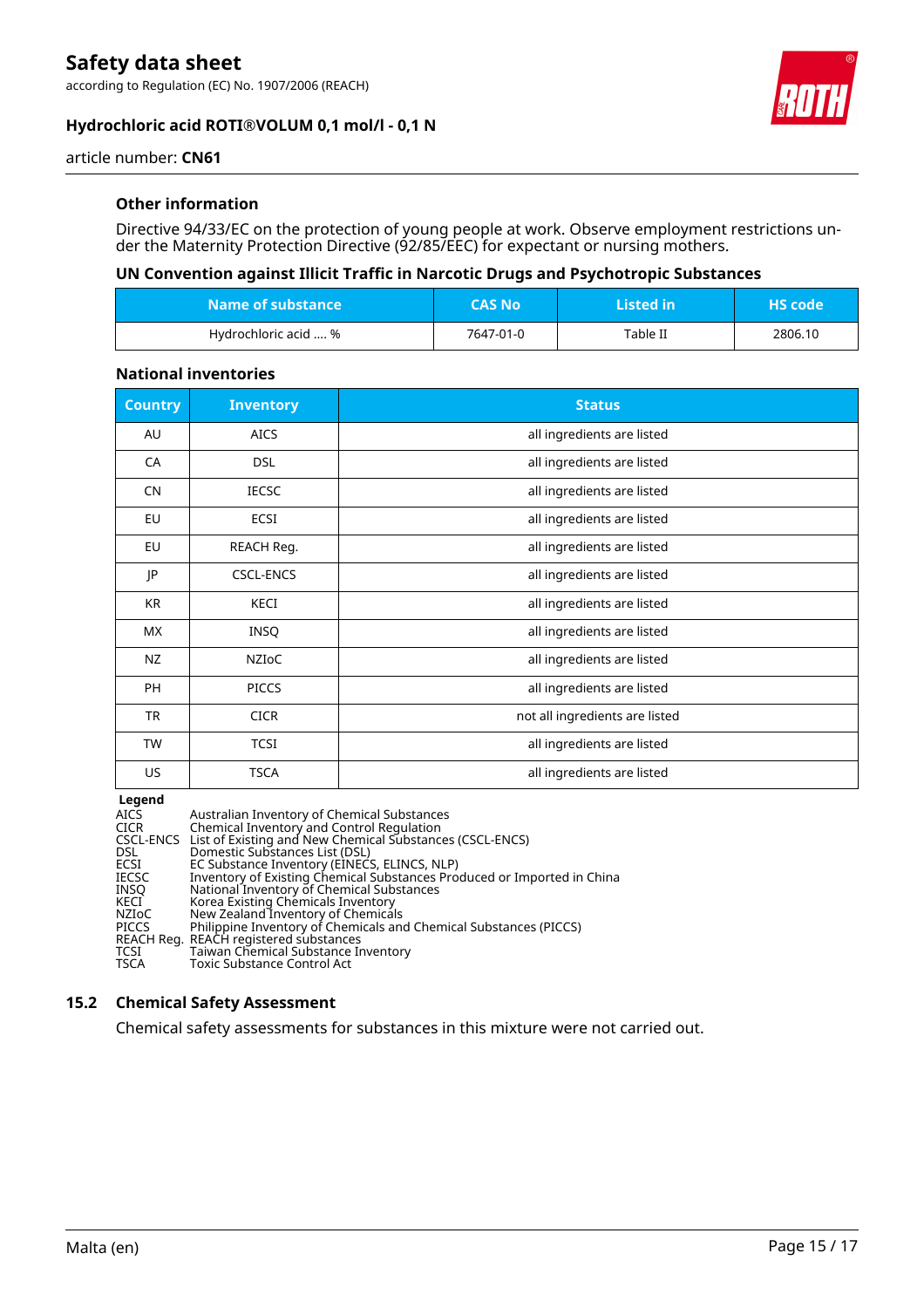according to Regulation (EC) No. 1907/2006 (REACH)

## **Hydrochloric acid ROTI®VOLUM 0,1 mol/l - 0,1 N**



# article number: **CN61**

# **SECTION 16: Other information**

## **Abbreviations and acronyms**

| Abbr.         | <b>Descriptions of used abbreviations</b>                                                                                                                                                                                       |
|---------------|---------------------------------------------------------------------------------------------------------------------------------------------------------------------------------------------------------------------------------|
| 2000/39/EC    | Commission Directive establishing a first list of indicative occupational exposure limit values in imple-<br>mentation of Council Directive 98/24/EC                                                                            |
| <b>ADN</b>    | Accord européen relatif au transport international des marchandises dangereuses par voies de naviga-<br>tion intérieures (European Agreement concerning the International Carriage of Dangerous Goods by In-<br>land Waterways) |
| <b>ADR</b>    | Accord relatif au transport international des marchandises dangereuses par route (Agreement concern-<br>ing the International Carriage of Dangerous Goods by Road)                                                              |
| ADR/RID/ADN   | Agreements concerning the International Carriage of Dangerous Goods by Road/Rail/Inland Waterways<br>(ADR/RID/ADN)                                                                                                              |
| <b>ATE</b>    | <b>Acute Toxicity Estimate</b>                                                                                                                                                                                                  |
| CAP. 424      | Occupational Health and Safety Authority Act (CAP. 424)                                                                                                                                                                         |
| CAS           | Chemical Abstracts Service (service that maintains the most comprehensive list of chemical substances)                                                                                                                          |
| Ceiling-C     | Ceiling value                                                                                                                                                                                                                   |
| <b>CLP</b>    | Regulation (EC) No 1272/2008 on classification, labelling and packaging of substances and mixtures                                                                                                                              |
| CN Code       | <b>Combined Nomenclature</b>                                                                                                                                                                                                    |
| <b>DGR</b>    | Dangerous Goods Regulations (see IATA/DGR)                                                                                                                                                                                      |
| <b>DNEL</b>   | Derived No-Effect Level                                                                                                                                                                                                         |
| EC No         | The EC Inventory (EINECS, ELINCS and the NLP-list) is the source for the seven-digit EC number, an identi-<br>fier of substances commercially available within the EU (European Union)                                          |
| <b>EINECS</b> | European Inventory of Existing Commercial Chemical Substances                                                                                                                                                                   |
| <b>ELINCS</b> | European List of Notified Chemical Substances                                                                                                                                                                                   |
| EmS           | Emergency Schedule                                                                                                                                                                                                              |
| Eye Dam.      | Seriously damaging to the eye                                                                                                                                                                                                   |
| Eye Irrit.    | Irritant to the eye                                                                                                                                                                                                             |
| <b>GHS</b>    | "Globally Harmonized System of Classification and Labelling of Chemicals" developed by the United Na-<br>tions                                                                                                                  |
| <b>HS</b>     | Harmonized Commodity Description and Coding System (Harmonized System, drawn up by the World<br>Customs Organisation)                                                                                                           |
| IATA          | <b>International Air Transport Association</b>                                                                                                                                                                                  |
| IATA/DGR      | Dangerous Goods Regulations (DGR) for the air transport (IATA)                                                                                                                                                                  |
| <b>ICAO</b>   | International Civil Aviation Organization                                                                                                                                                                                       |
| ICAO-TI       | Technical instructions for the safe transport of dangerous goods by air                                                                                                                                                         |
| <b>IMDG</b>   | International Maritime Dangerous Goods Code                                                                                                                                                                                     |
| IMDG-Code     | International Maritime Dangerous Goods Code                                                                                                                                                                                     |
| index No      | The Index number is the identification code given to the substance in Part 3 of Annex VI to Regulation<br>(EC) No 1272/2008                                                                                                     |
| IOELV         | Indicative occupational exposure limit value                                                                                                                                                                                    |
| Met. Corr.    | Substance or mixture corrosive to metals                                                                                                                                                                                        |